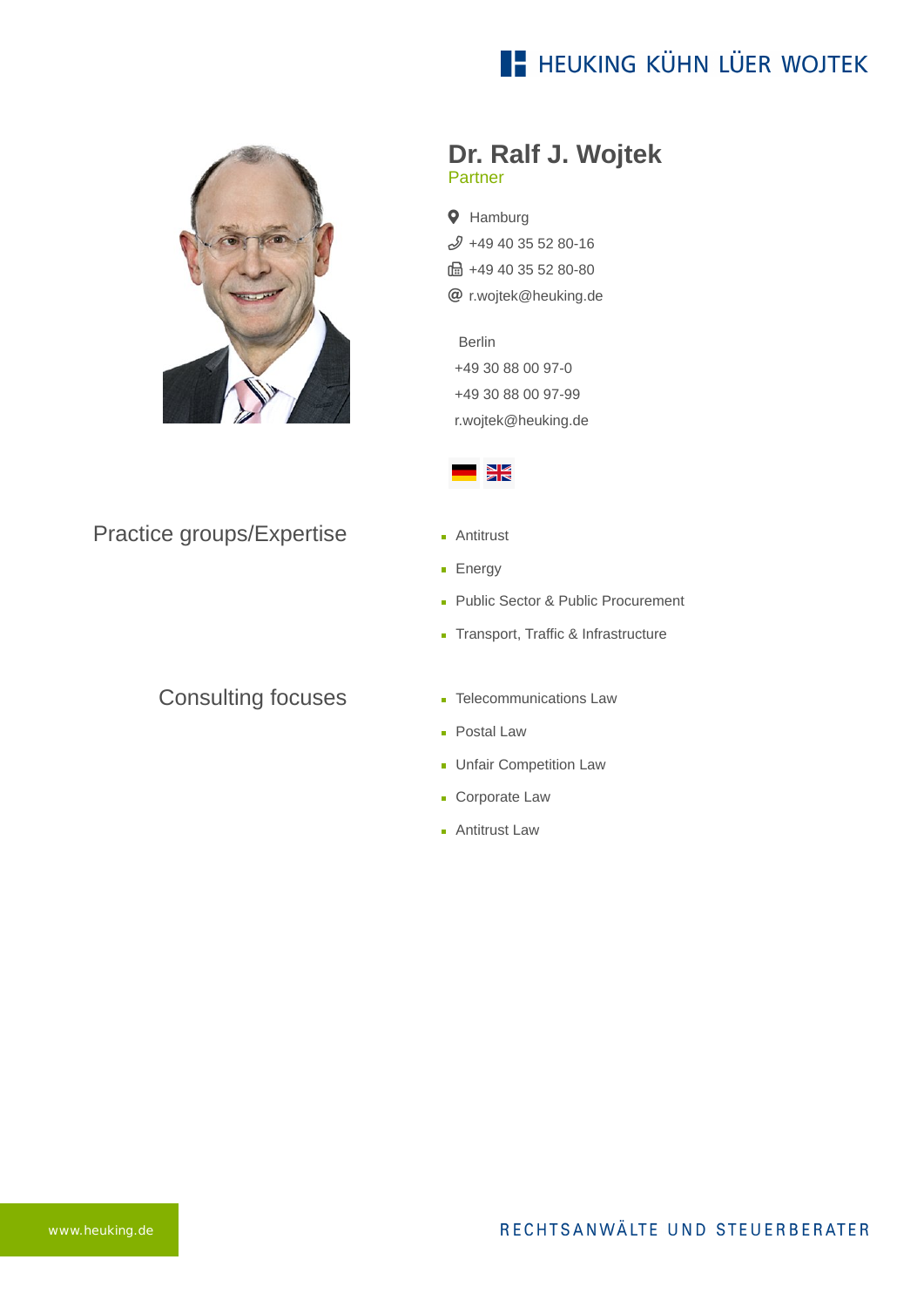# **E- HEUKING KÜHN LÜER WOJTEK**

| Vita                | <b>Admitted to the Bar</b><br>since 1974                                               |
|---------------------|----------------------------------------------------------------------------------------|
|                     | <b>Education and former activities</b>                                                 |
|                     | Head of Legal Department at Dow Chemical Deutschland<br>until 1980                     |
|                     | <b>University of Hamburg</b><br>Dr. jur. 1977                                          |
|                     | University of California at Berkeley/U.S.A.<br>LL.M. 1970                              |
|                     | Universities of Freiburg and Hamburg<br>1964-1968                                      |
| <b>Affiliations</b> | German Environmental Law Society (GfU)                                                 |
|                     | International Bar Association (IBA)<br>m.                                              |
|                     | German Association for International Express and Courier<br>Services (BIEK) (Chairman) |
| <b>References</b>   | ■ 139 lawyers recognized as Best Lawyers                                               |
|                     |                                                                                        |
|                     | Best Lawyers ranking published: 127 Heuking lawyers<br>recognized                      |
|                     | • More than ever before: Best Lawyers awards 111 Heuking<br>lawyers                    |
|                     |                                                                                        |

[How the impending Brexit impacts the legal framework of](https://www.heuking.de/en/lawyers/detail/pdf-download.html?lawyer=279&cHash=cc5646f1868657d15b9d0d2e865071b7) doing business with the UK – the German perspective